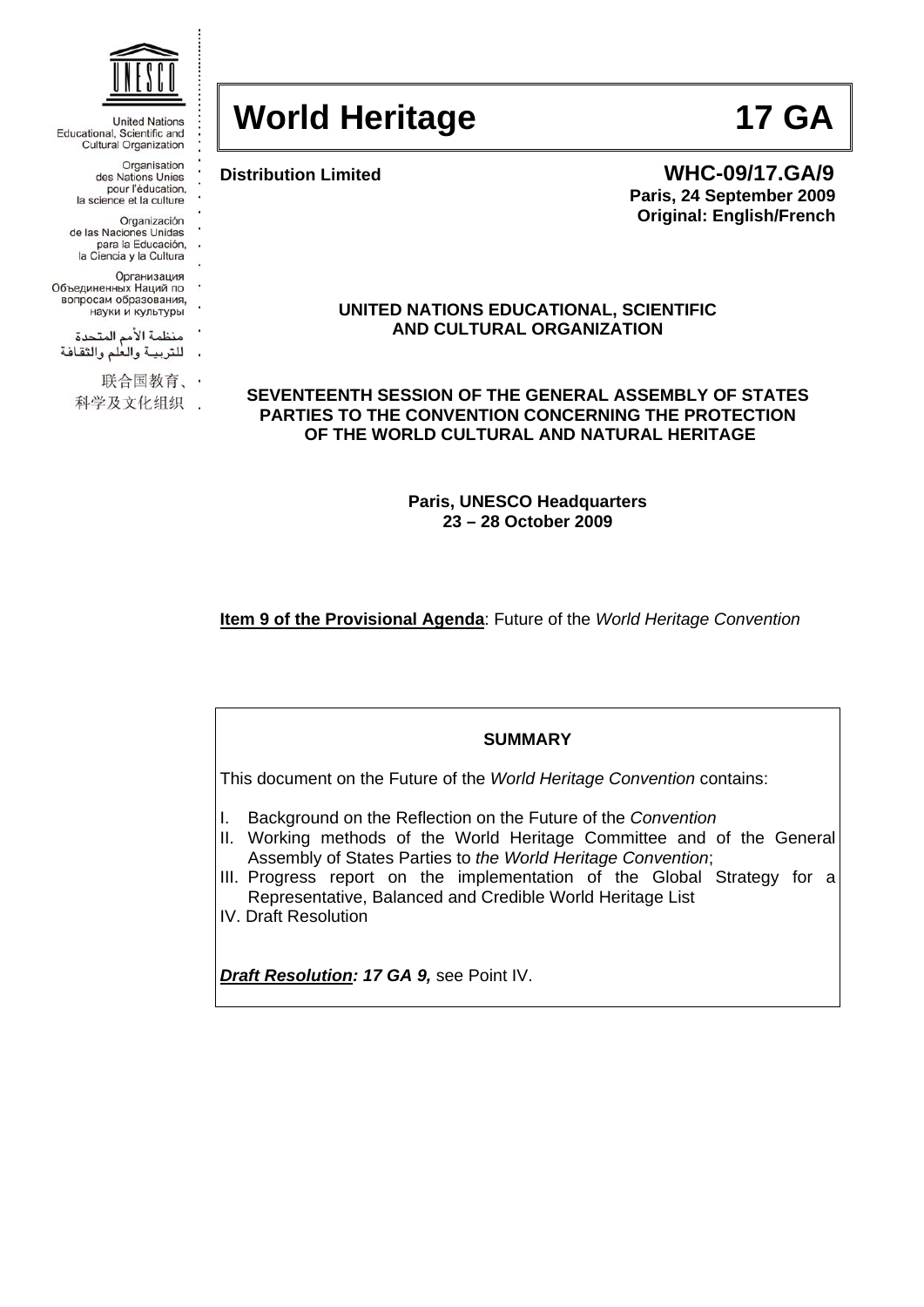# **PART I**

# **Background on the reflection on the Future of the** *Convention*

- 1. At the 32nd session (Quebec City, 2008), the World Heritage Committee decided, in view of the approaching 40th anniversary of the *World Heritage Convention* in 2012 and of the potential inscription of the 1000<sup>th</sup> property to the World Heritage List, to convene a workshop to reflect on the future of the *Convention*. With a view to assisting in the establishment of the agenda and preparation of materials for the workshop, World Heritage Committee members, States Parties and Advisory Bodies were invited to submit written communications. These papers, along with background material, were available online prior to the Workshop.
- 2. The Workshop to reflect on the Future of the *World Heritage Convention,* which took place from 25 to 27 February 2009 at UNESCO Headquarters, Paris, was attended by 129 experts from 72 States Parties (including 35 from developing countries), as well as by 10 representatives from IUCN, ICOMOS, and ICCROM, 29 representatives from nongovernmental organizations and 18 representatives from UNESCO.
- 3. The meeting provided a venue for rich debate, strengthened by the reflection of 44 written submissions from States Parties, Advisory Bodies, UNESCO and nongovernmental and international organizations. On the basis of these written submissions, the agenda for the Workshop addressed three key themes:
	- a) Values, messages and image of the *Convention*
	- b) Conservation and sustainable development
	- c) The World Heritage system
- 4. Keynote addresses were presented by a variety of experts, and the workshop utilized a combination of plenary and small working group formats. All the relevant documents relating to this process are available online at: [http://whc.unesco.org/en/futureoftheconvention/,](http://whc.unesco.org/en/futureoftheconvention/) together with Document *WHC-09/33.COM/14A*, which is the summary of the Workshop by the Chairperson of the 33rd session.
- 5. At its 33rd session, the World Heritage Committee welcomed the Chairperson's summary and established a Consultative Body under Rule 20 of the Rules of Procedure of the World Heritage Committee to meet for the duration of its 33rd session, with a specific mandate to:
	- a) review the outcome of the above-mentioned workshop;
	- b) formulate its recommendations thereon; and
	- c) report back on this issue to the Committee at is plenary session.
- 6. The *Consultative Body* worked for five days and presented its report to the plenary. The Decision (Decision **33 COM 14A.2, see Annex**) adopted by the Committee on this subject highlighted the need to develop an overall strategic plan to guide the implementation of the *Convention* over the next decade and identified some high priority short to medium term activities on which action needs to be taken immediately. These include:
	- (i) to develop an inclusive plan of action to increase community awareness and engagement;
	- (ii) to explore creative approaches, including through the tentative list process, which might reduce the number of properties that experience significant problems;
	- (iii) to develop recommendations to assist States Parties in responding effectively to the range of problems that emerge for inscribed properties.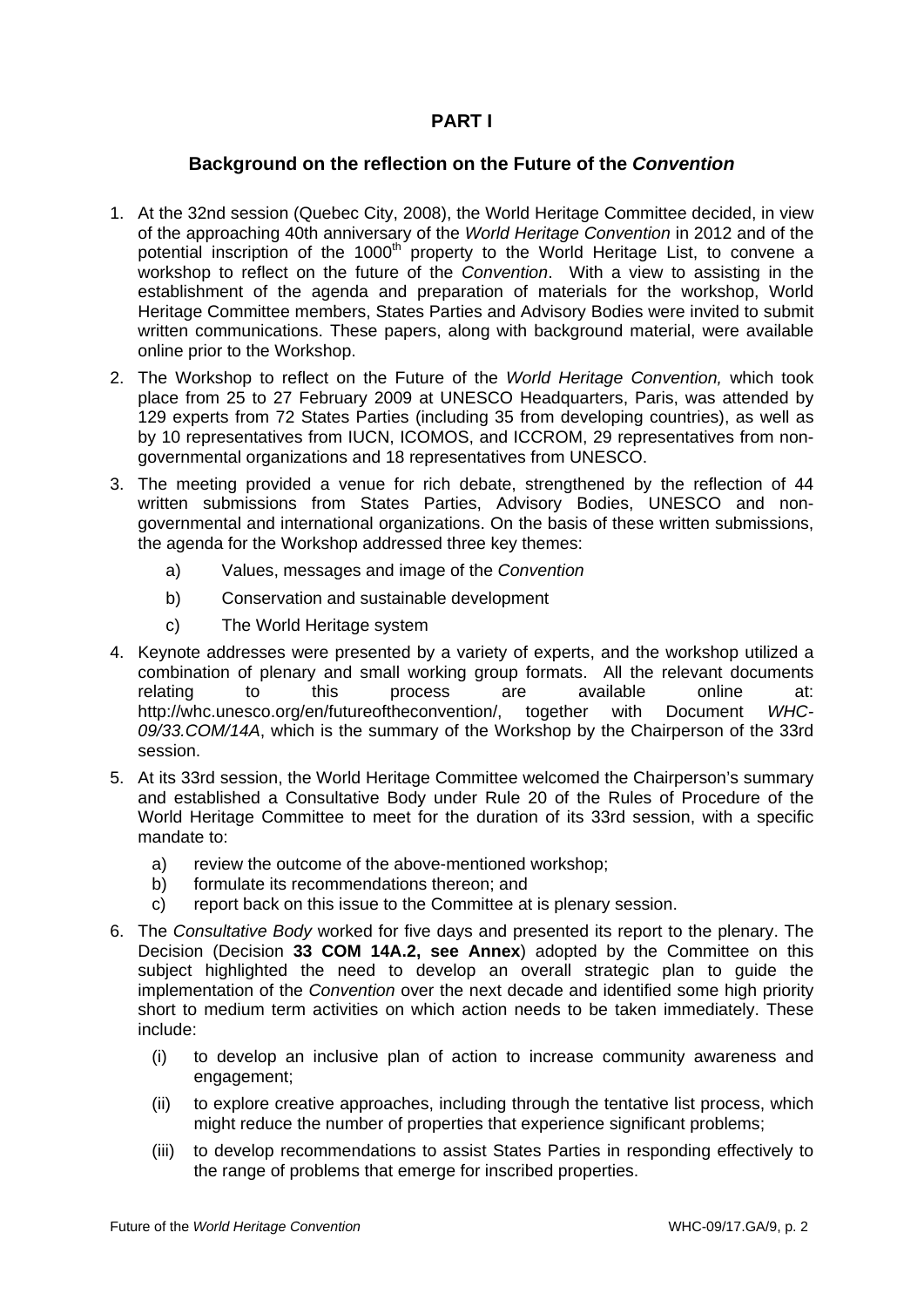# **PART II**

# **Working methods of the World Heritage Committee and of the General Assembly of States Parties to the** *World Heritage Convention*

## **A. Background on the working methods of the World Heritage Committee**

- 1. The issue of the working methods of the World Heritage Committee has been dealt with several times in different contexts and settings.
- 2. At its 23rd session (Marrakech, 1999), the World Heritage Committee established a Task Force on the implementation of the *World Heritage Convention*, chaired by Canada, which reported to the Committee at its 24th session (Cairns, 2000). This Task Force identified several proposals for improving the working methods of the Committee. The report of this Task Force can be consulted at the following Web address: <http://whc.unesco.org/archive/2000/whc-00-conf204-inf7e.pdf>*.*
- *3.* At its 7th extraordinary session (UNESCO, 2004), the World Heritage Committee, by its Decision **7 EXT.COM 4B.3,** established an ad hoc working group to examine its working methods. The Committee decided that this working group should complete its mandate for the 29th session (Durban, 2005). On the basis of this report, the Committee adopted at its 29th session (Durban, 2005), Decision **29 COM 18 C** by which it decided *"to explore at its 30th session ways and means of optimizing the timemanagement of its sessions, including the need and convenience of increasing on a permanent basis the periodicity of its ordinary sessions, taking particularly into account*
- *i) the importance of ensuring a manageable agenda; and*
- *ii) the need to have enough time to examine the state of conservation of sites on the World Heritage List and the List of World Heritage in Danger, as well as the nominations to the World Heritage List."*
- 4. In December 2005 and during the first trimester of 2006, a number of States Parties (including several European countries as well as Australia and Canada) expressed, by letter addressed to the Director-General, their concerns about the working methods of the Word Heritage Committee. Upon request by a number of European States Parties, the Director-General received the representatives of Austria (in the capacity of Chair of the European Union Presidency), the United Kingdom and Finland on 19 May 2006. Following this meeting, proposals were drawn up to improve the working methods of the World Heritage Committee and were submitted to the Committee for its consideration and possible adoption.
- 5. At its 30th session (Vilnius, 2006), the World Heritage Committee debated the proposals presented in Document *WHC-06/30.COM/13* and requested the World Heritage Centre by its Decision **30 COM 13** to develop, without prejudice to the *World Heritage Convention* and the *Operational Guidelines*, a document to be discussed at the 31st session of the Committee in 2007 on the division of responsibilities between the World Heritage Committee and the General Assembly of State Parties, based on the following principles;
	- *a) Strategic policy issues should be discussed and adopted by the General Assembly;*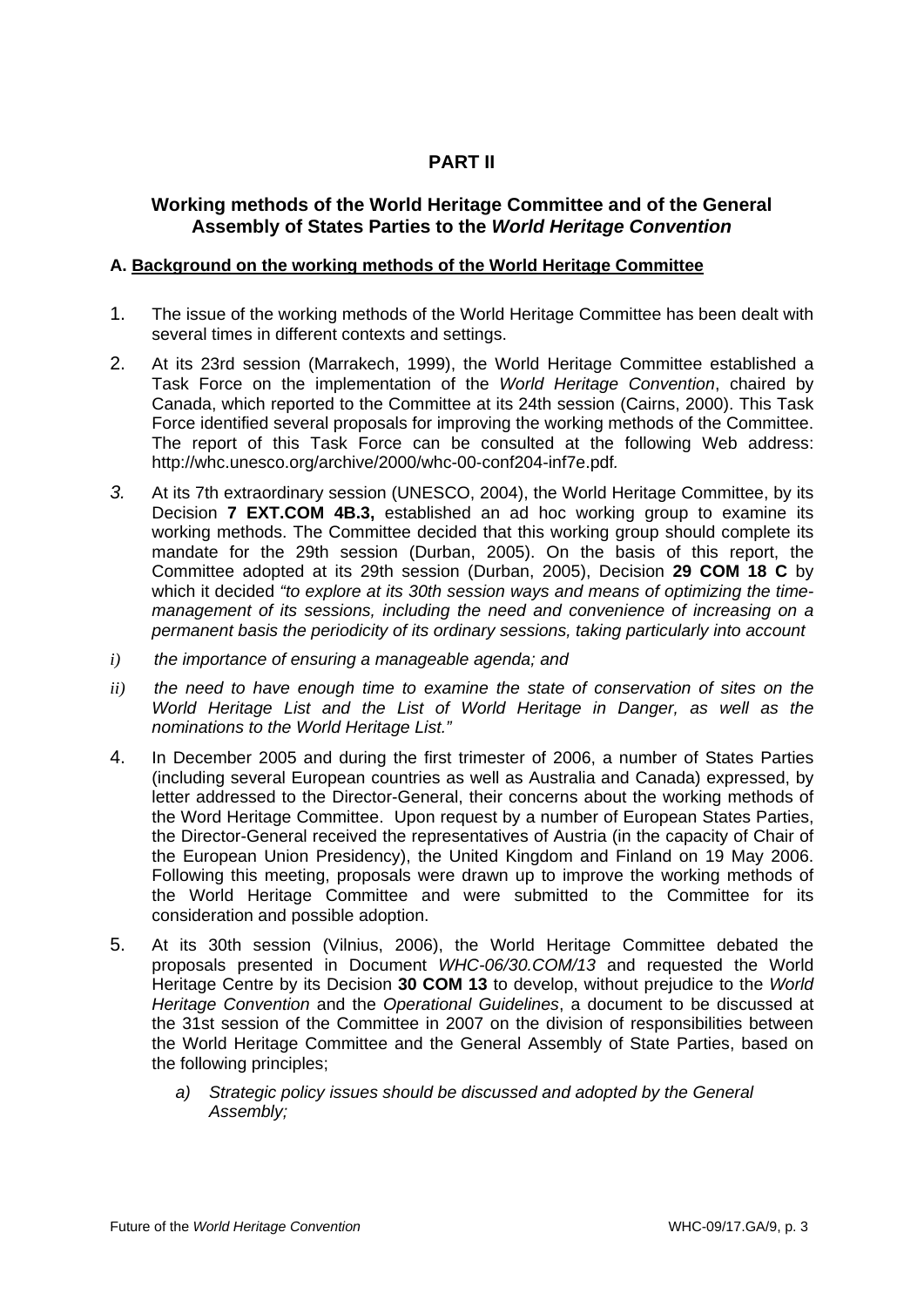- *b) Decisions by the General Assembly should direct and guide the work of the World Heritage Committee in its implementation of the World Heritage Convention;*
- *c) The World Heritage Committee should concentrate its agenda around the State of Conservation of listed properties, Periodic Reporting, and nominations to the World Heritage List.*

Concerning the working methods, the Committee also recommended that the World Heritage Committee hold one session per year. Extra-ordinary sessions of the Committee should only take place when very exceptional circumstances make it necessary and the Committee reaffirmed that, to ensure an efficient meeting, the following principles should be followed:

- *a) To have a manageable agenda in relation to the number of days set for the meeting;*
- *b) To start all proceedings on time;*
- *c) To apply Rule 22.2 of the* Rules of Procedure *and to set a strict limit to the time allowed for each speaker;*
- *d) To allow one additional full meeting day every two years, devoted to issues to be presented to the General Assembly the same year, starting with the 31st session in 2007.*

It further recommended that working documents for decision by the Committee be as short as possible and normally not exceed 5 pages, contain all the elements necessary for a wellfounded decision, and be written in plain (non-technical) language as far as possible. It requested the World Heritage Centre to carry out a cost-benefit analysis of the current summary record and an audio recording and to report back to its 31st session in 2007.

#### **B. Background on the working methods of the General Assembly**

At its 31st session (Christchurch, 2007), the Committee, after having examined the document, invited the General Assembly to take into account the debate on the division of responsibilities between the General Assembly and the World Heritage Committee held at its 31st session (Christchurch, 2007) in examining the possibility that strategic policy issues become permanent agenda items for the Assembly, including:

- a) Strategic Objectives for the implementation of the *World Heritage Convention*;
- b) Strategic policy issues such as the Global Strategy for a Representative, Balanced and Credible World Heritage List;
- c) Orientations in relation to World Heritage Programmes and the World Heritage Fund;
- d) Reflection on major themes of cultural and natural heritage;
- e) Implementation of previous General Assembly resolutions;
- f) The State of Conservation of World Heritage.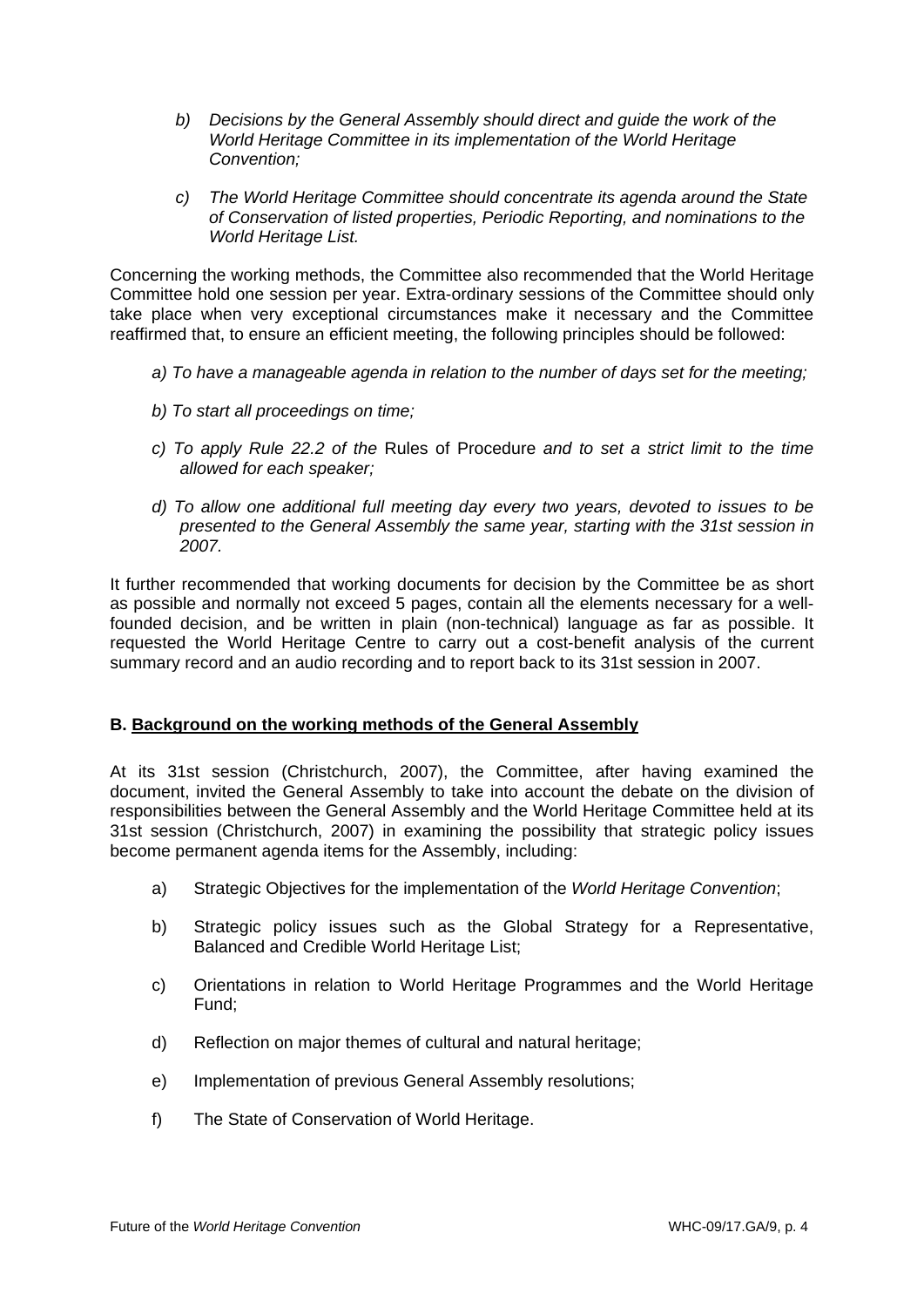The General Assembly of States Parties at its 16th session decided to put Global Strategy for a Representative, Balanced and Credible World Heritage List on the Agenda of its 16th session and to keep it on for the 17th session.

Even if the General Assembly is not a position to decide on the Committee's working methods, it can debate at this present session its own working methods in light of the abovementioned background documents.

# **PART III**

# **Progress report on the implementation of the Global Strategy for a Representative, Balanced and Credible World Heritage List**

## **I. Background**

The Global Strategy for a representative, balanced and credible World Heritage List, adopted by the World Heritage Committee at its 18th session (1994) ([http://whc.unesco.org/archive/global94.htm\)](http://whc.unesco.org/archive/global94.htm), provides a broad framework for an analysis and action programme designed to identify and fill the major gaps in the World Heritage List. The Global Strategy relies on regional and thematic reviews and analyses of categories of heritage of Outstanding Universal Value, encourages more countries to become States Parties to the *World Heritage Convention* and to develop good Tentative Lists and suitable nominations of properties for inscription on the List.

It is important to recall that the Global Strategy first focused on cultural heritage in 1994 and was then enlarged in 1996 to encompass natural heritage with the Expert Meeting on Evaluation of general principles and Criteria for Nominations of Natural World Heritage sites (Parc de la Vanoise, France, 22-24 March 1996; WHC.96/CONF.201/INF.08*,*  <http://whc.unesco.org/archive/vanoise.htm>). This meeting was *"*understood to be a first step in the process of developing an overall Global Strategy". The origins of the Global Strategy and an overview of Global Strategy activities conducted between 1994 and 1998 can be found in Document *WHC-98 /CONF.203/12.3*.

As the main goal of the 1994 Global Strategy has been to ensure a more representative, balanced and credible World Heritage List, this document will focus only on those aspects of the Global Strategy directly relevant to improving those three characteristics attributed to the List. As such, it is important to recall that:

**Representativity** refers to: *ensuring representation on the World Heritage List of properties of Outstanding Universal Value from all regions* (2000 Working Group on the Representativity of the World Heritage List);

**Balance** refers to: *ensuring that key bio-geographical regions or events in the history of life are reflected in the World Heritage List* (Expert Meeting, Parc de La Vanoise, 1996; WHC.96/CONF.201/INF.08);

**Credibility** refers to: *ensuring a rigorous application of the criteria established by the Committee for both inscription and management, and ensuring representativity and balance of sites, in order that the World Heritage List as a whole is not undermined* (Expert Meeting Parc de La Vanoise, 1996; WHC.96/CONF.201/INF.08; and as reviewed during the development of the 1992 ICOMOS Global Study).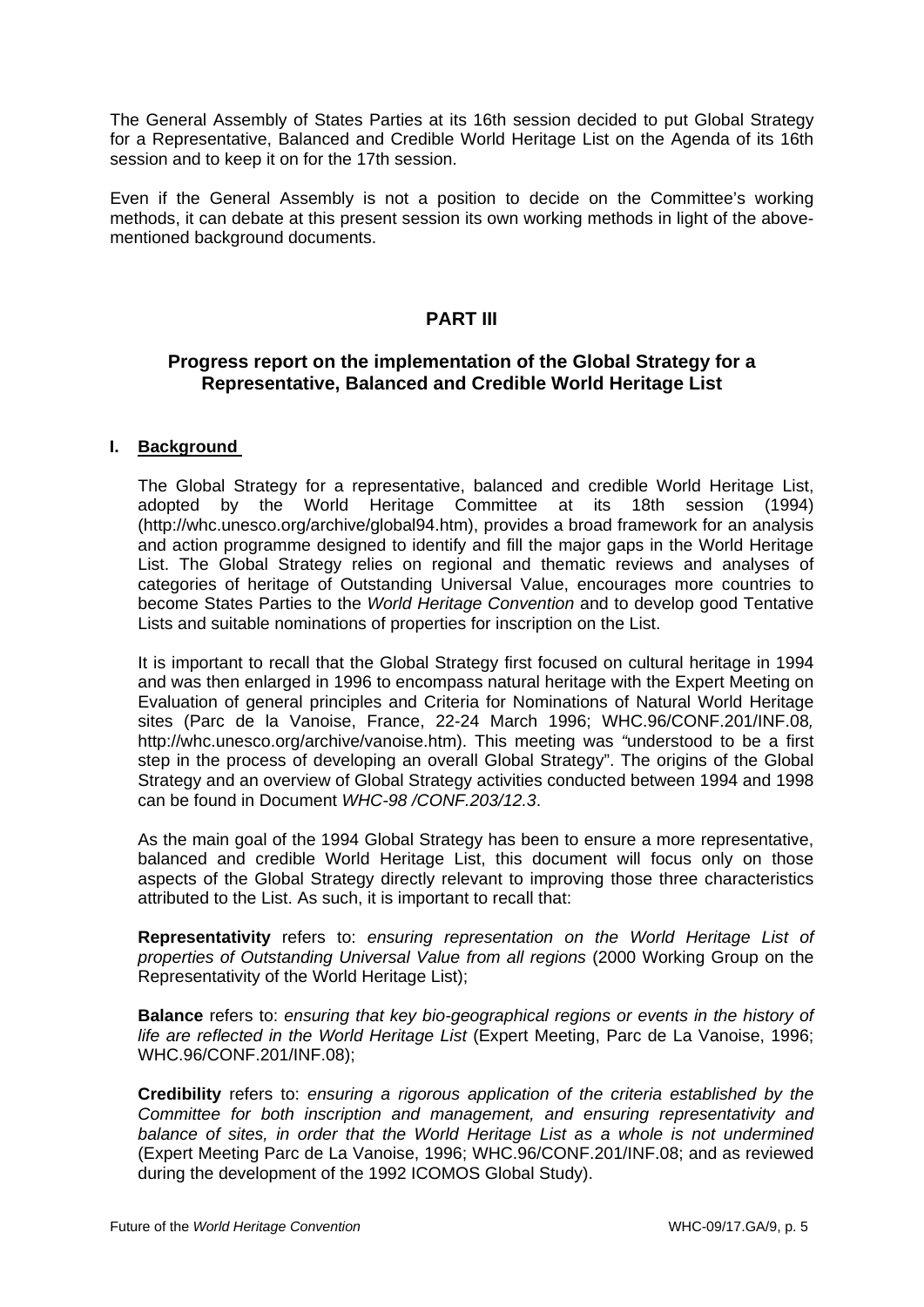## **II. Analysis of the implementation of the Global Strategy over the period 2003-2009**

In order to better ascertain the results of the Global Strategy it is necessary to set aside the first nine years of implementation, as these might be considered mostly as a capacity building period whose outcomes would only be appreciated later. This is the reason why this analysis focuses only on the period 2003 to 2009.

It is also essential to consider the results of the Global Training Strategy adopted by the World Heritage Committee, and that led to the creation of Regional Programmes whose objectives are to build the capacities of countries to improve their representativity on the World Heritage List on the long term.

The results of any analysis of the Global Strategy for a Balanced, Representative and Credible World Heritage List should be read alongside the notion of Outstanding Universal Value. According to this notion, to ensure the **credibility** of the World Heritage List, it must be acknowledged that the List cannot ever be wholly representative of the earth's entire cultural and natural heritage.

Taking into account this consideration, in terms of **representativity**, the outcomes of the implementation of the Global Strategy are encouraging. While in 2002, the List counted already **126** (**72%**) States Parties with inscribed properties out of 175 States Parties to the *Convention*, today **148** (**79%**) out of 186 States Parties have inscribed properties on the List. This means that during the period 2003-2009, **22** States Parties had inscribed a property on the World Heritage List for the first time.

Furthermore, during this same period, another positive trend could be noted related to the increase in inscriptions on the World Heritage List of under-represented regions (in line with Main Line of Action 1 of the Culture Programme in the 34 C/ 5 approved the underrepresented regions are Africa, Caribbean and Pacific regions). Today, **116** (**13%**) properties out of the 890 forming the World Heritage List are in under-represented regions. Indeed, **31** (**19%**) inscriptions out of a total of 162 new additions to the List were from under-represented regions during the period 2003-2009. While these regions continue to be under-represented, this data clearly shows the important progress made in terms of improving geographical balance through the implementation of the Global Strategy.

In terms of **balance** and categories of properties, it is less easy to discern the impact of the implementation of the Global Strategy. However, some general trends can be noticed from an analysis of the relevant data of the period 2003-2009, bearing in mind that, concerning cultural properties, the Global Strategy proposed specifically to "move away from a purely architectural view of the cultural heritage of humanity towards one which was much more anthropological, multi-functional and universal".

Regarding cultural landscapes, out of the 66 inscribed on the List to date, **36** (**54%**) were inscribed in the period 2003-2009 representing **22%** of the total inscriptions over the same years. Interestingly, about one third of the 36 cultural landscapes inscribed come from the less represented regions. It can also be noted that, although the four most represented categories of cultural properties (according to ICOMOS gaps analysis: The World Heritage List: Filling the gaps – an action plan for the future, An analysis by ICOMOS, 2004) account for almost a half, **79** (**48%**) of the 162, properties inscribed in the period 2003-2009 (archaeological properties, or historic towns/urban settlements, or architectural monuments or religious properties), whereas **18** properties of modern heritage were also inscribed between 2003 and 2009.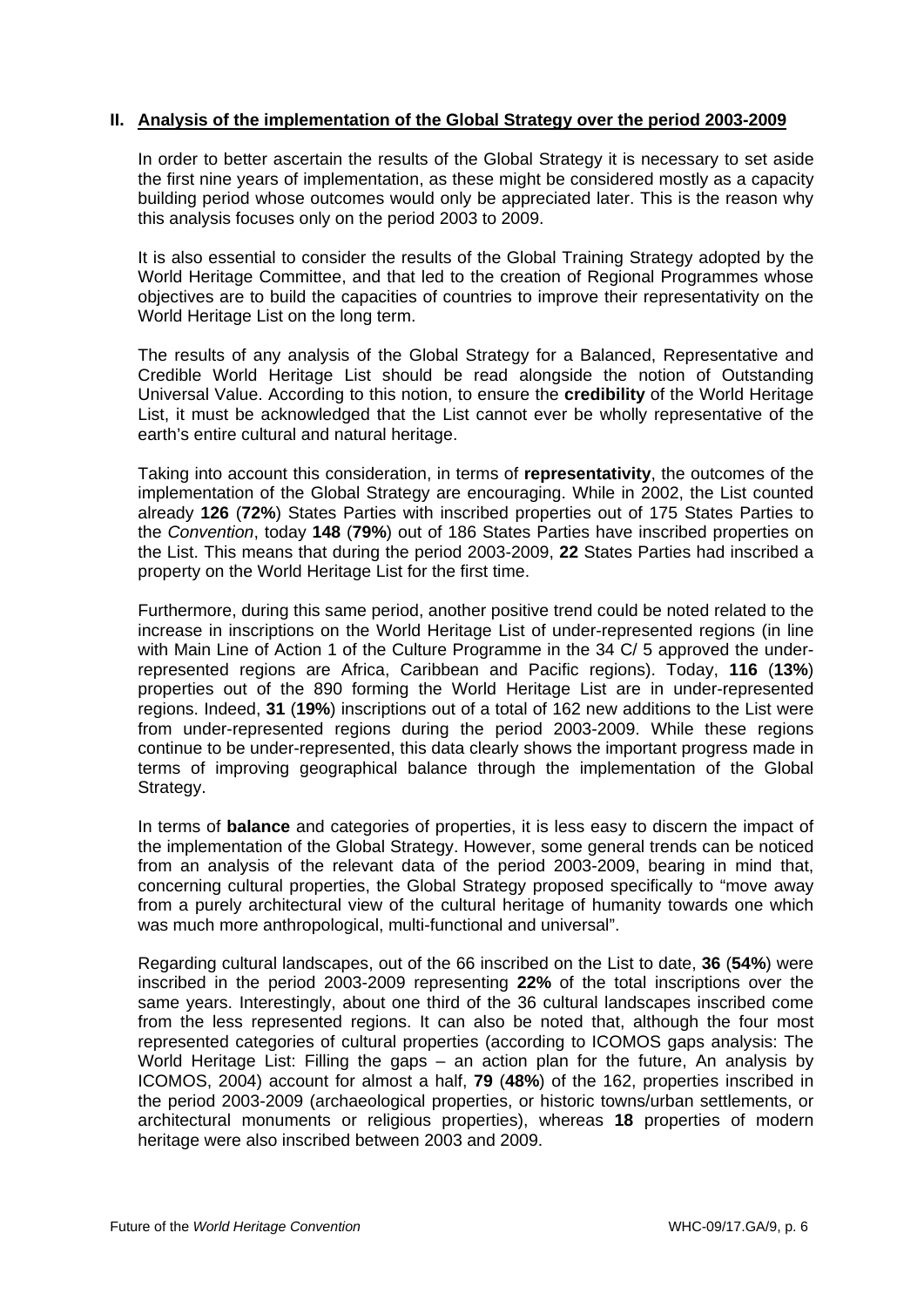For natural heritage, the scale of inscriptions occurring during the period 2003-2009 does not allow for significant conclusions to be drawn; out of a total of 162 inscriptions, **34** (**20%**) were natural properties, a result that confirms the overall proportion of the List (see Table 1). It could be noted that **41%** of natural heritage inscribed in the period 2003-2009 were geological sites and **20%** were marine sites. However, it can be noted that following the publication of the IUCN paper on "Future priorities for a credible and complete list of natural and mixed sites" (2004), a few inscriptions filled some of the gaps identified in that analysis.

After having considered the impacts of the Global Strategy over the period 2003-2009 of inscriptions, the following section presents some statistics concerning the Tentative Lists and the World Heritage List during the broader period between 1994 and 2009.

## **III. Statistical analysis of the current Tentative Lists and the World Heritage List over the period 1994-2009**

#### A. Some statistical analyses

There are **890** properties inscribed on the World Heritage List and **1,458** properties currently included on Tentative Lists. Table 1 presents the numbers and percentages of properties by region and by category:

| Geographical<br><b>Regions</b><br>of<br>(number<br><b>States Parties)</b> | <b>Cultural properties</b> |        |                   |        | <b>Natural properties</b> |        |                   |        | <b>Mixed properties</b> |       |                   |        |
|---------------------------------------------------------------------------|----------------------------|--------|-------------------|--------|---------------------------|--------|-------------------|--------|-------------------------|-------|-------------------|--------|
|                                                                           | <b>W.H.List</b>            |        | <b>Tentative</b>  |        | <b>W.H.List</b>           |        | <b>Tentative</b>  |        | <b>W.H.List</b>         |       | <b>Tentative</b>  |        |
|                                                                           | 2009                       |        | <b>Lists 2009</b> |        | 2009                      |        | <b>Lists 2009</b> |        | 2009                    |       | <b>Lists 2009</b> |        |
| Africa (44)                                                               | 42                         | 4.72%  | 124               | 8.50%  | 33                        | 3.70%  | 63                | 4.32%  | 3                       | 0.33% | 39                | 2.67%  |
| <b>States</b><br>Arab<br>(18)                                             | 60                         | 6.74%  | 101               | 6.92%  | 4                         | 0.45%  | 23                | 1.57%  | 1                       | 0.11% | 11                | 0.75%  |
| the<br>Asia<br>and<br>Pacific (41)                                        | 129                        | 14.94% | 273               | 18.72% | 48                        | 5.39%  | 87                | 5.96%  | 9                       | 1.01% | 45                | 3.08%  |
| and<br>Europe<br>North<br>America<br>(51)                                 | 375                        | 42.13% | 352               | 24.14% | 56                        | 6.29%  | 93                | 6.37%  | 9                       | 1.01% | 66                | 4.52%  |
| Latin<br>America<br>the<br>and<br>Caribbean (32)                          | 83                         | 9.32%  | 103               | 7.06%  | 35                        | 3.93%  | 41                | 2.81%  | 3                       | 0.33% | 37                | 2.53%  |
| Total                                                                     | 689                        | 77.41% | 953               | 65.36% | 176                       | 19.77% | 307               | 21.05% | 25                      | 2.80% | 198               | 13.58% |

**Table 1**: The current situation on the World Heritage List and on Tentative Lists.

If the numbers of properties on the current World Heritage list are compared (by region and category) with those on Tentative Lists (see table below), it can be observed that the Global Strategy may have had an impact on the latter.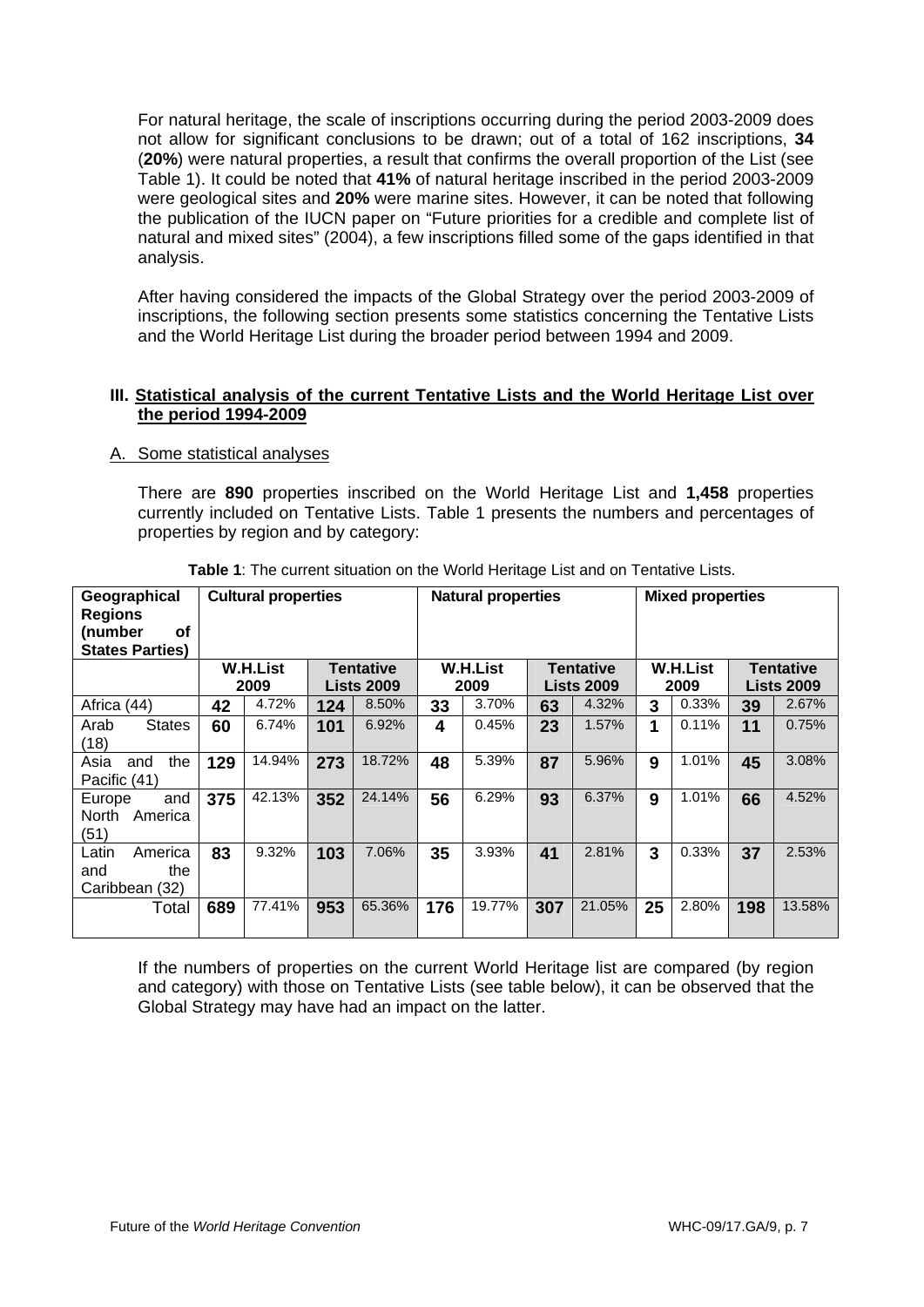| <b>Table 2:</b> The comparison between the situation of the properties inscribed on the World |
|-----------------------------------------------------------------------------------------------|
| Heritage List and properties included on the Tentative Lists in 2009.                         |

| Geographical<br><b>Regions</b>               | <b>Cultural properties</b> | <b>Natural properties</b> | <b>Mixed properties</b> |
|----------------------------------------------|----------------------------|---------------------------|-------------------------|
| <b>Africa</b>                                | $+3.78%$                   | $+0.61%$                  | $+2.34%$                |
| <b>Arab States</b>                           | $+0.18%$                   | $+1.12%$                  | $+0.64%$                |
| Asia and the<br><b>Pacific</b>               | $+3.78%$                   | $+0.57%$                  | $+2.07%$                |
| <b>Europe and</b><br><b>North America</b>    | $-17.99%$                  | $+0.08%$                  | $+3.51%$                |
| <b>Latin America</b><br>and the<br>Caribbean | $-2.26%$                   | $-1.12%$                  | $+2.2%$                 |
| Total                                        | $-12.05%$                  | $+1.28%$                  | $+10.78%$               |

This table which compares the present situation (properties on the World Heritage List) with the potential future situation (with properties from the Tentative Lists) could give an indication of potential trends that could characterise submission of nominations in future years. The most significant potential trends that result from this comparison are the following:

- a) A comparatively sharp decrease of cultural properties along with an increase of natural and especially of mixed properties;
- b) A considerable decrease in cultural properties from Europe and North America;
- c) A relative increase of cultural and mixed properties in Africa, which for years has been the only region with more natural than cultural properties.

However, it should be noted that trends in nominations and in the composition of Tentative Lists over the last few years, appear to have been significantly influenced by the limits imposed by the Cairns-Suzhou decision. These limits strongly encouraged States Parties looking for alternative solutions.

The distribution of natural, cultural and mixed properties in the five, broad geographical regions recognized by UNESCO, in 1994 and 2009, is as follows:

| Geographical<br><b>Regions</b>               | <b>Cultural properties</b> |        |      |        | <b>Natural properties</b> |        |      | <b>Mixed properties</b> |                |       |      |       |
|----------------------------------------------|----------------------------|--------|------|--------|---------------------------|--------|------|-------------------------|----------------|-------|------|-------|
|                                              | 1994                       |        | 2009 |        | 1994                      |        | 2009 |                         | 1994           |       | 2009 |       |
| <b>Africa</b>                                | 14                         | 3.41%  | 42   | 4.72%  | 18                        | 4.39%  | 33   | 3.70%                   | 1              | 0.24% | 3    | 0.33% |
| <b>Arab States</b>                           | 42                         | 10.24% | 60   | 6.74%  | $\mathbf{2}$              | 0.48%  | 4    | 0.45%                   | 1              | 0.24% | 1    | 0.11% |
| Asia and the<br><b>Pacific</b>               | 49                         | 11.95% | 129  | 14.94% | 24                        | 5.85%  | 48   | 5.39%                   | $\overline{7}$ | 1.70% | 9    | 1.01% |
| Europe and<br><b>North America</b>           | 160                        | 39.02% | 375  | 42.13% | 31                        | 7.56%  | 56   | 6.29%                   | 5              | 1.21% | 9    | 1.01% |
| <b>Latin America</b><br>and the<br>Caribbean | 40                         | 9.75%  | 83   | 9.32%  | 13                        | 3.17%  | 35   | 3.93%                   | 3              | 0.73% | 3    | 0.33% |
| Total                                        | 305                        | 74.40% | 689  | 77.41% | 88                        | 21.45% | 176  | 19.77%                  | 17             | 4.15% | 25   | 2.80% |

**Table 3**: The situation of the World Heritage List in 1994 and in 2009.

 Number of properties inscribed on the World Heritage List in 1994: **410**  Number of properties inscribed on the World Heritage List in 2009: **890**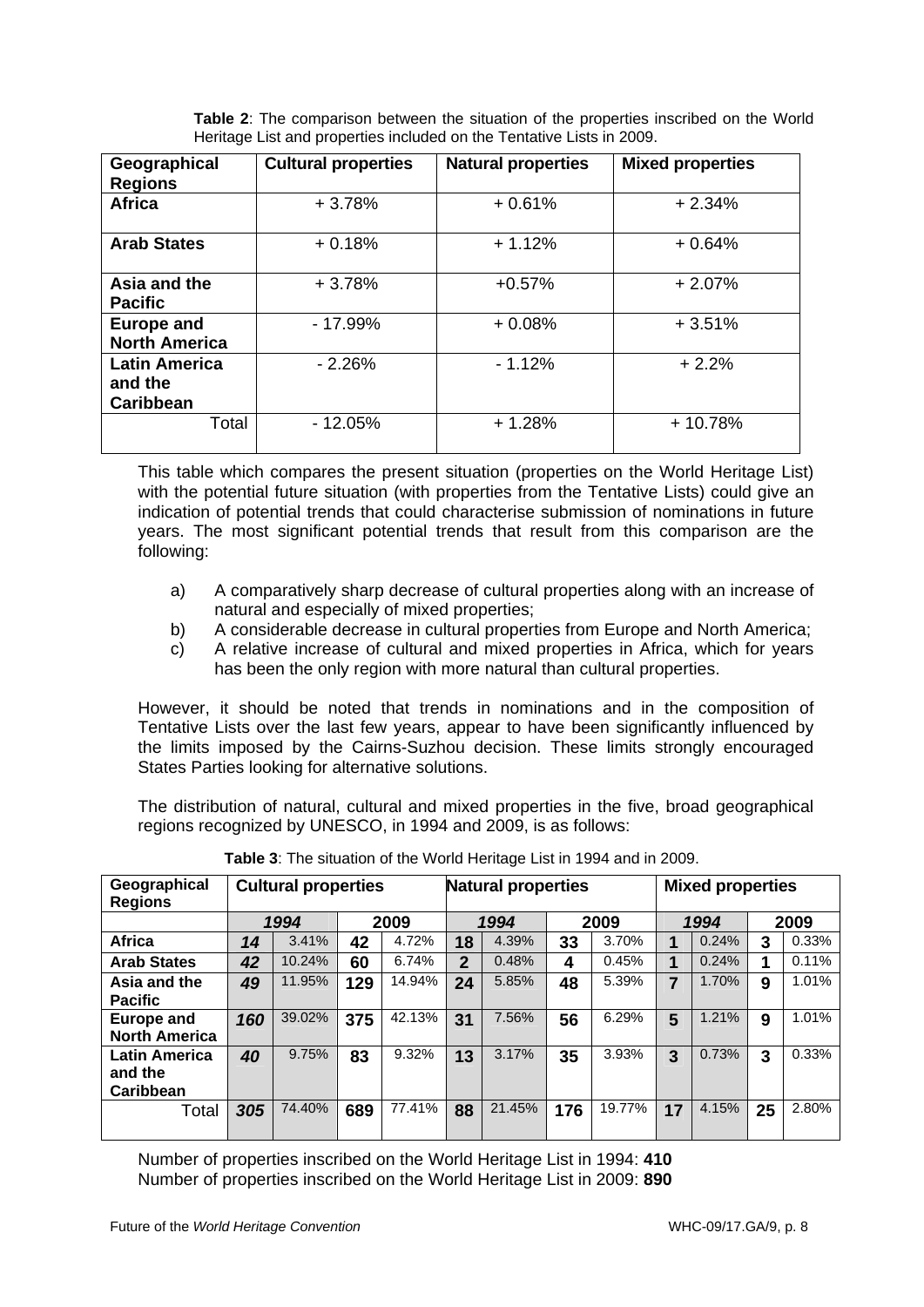<span id="page-8-0"></span>The table below shows the changes in percentage within each region and category of property between 1994 and 2009.

| Geographical<br><b>Regions</b> | <b>Cultural properties</b> | Natural properties | <b>Mixed properties</b> |  |  |  |
|--------------------------------|----------------------------|--------------------|-------------------------|--|--|--|
|                                | $1994 \div 2009$           | $1994 \div 2009$   | $1994 \div 2009$        |  |  |  |
| Africa                         | $+1.31%$                   | $-0.69%$           | $+0.09%$                |  |  |  |
| <b>Arab States</b>             | $-3.5%$                    | $-0.13%$           | $-0.13%$                |  |  |  |
| Asia and the                   | $+2.99%$                   | $-0.03%$           | $-0.69%$                |  |  |  |
| Pacific                        |                            |                    |                         |  |  |  |
| Europe and                     | $+3.11%$                   | $-1.27%$           | $-0.2%$                 |  |  |  |
| North America                  |                            |                    |                         |  |  |  |
| Latin America                  | $-0.43%$                   | $+0.76%$           | $-0.4%$                 |  |  |  |
| and the                        |                            |                    |                         |  |  |  |
| Caribbean                      |                            |                    |                         |  |  |  |
| Total                          | $+3.01%$                   | $-1.68%$           | $-1.35%$                |  |  |  |

**Table 4**: The comparison of the World Heritage List in 1994 and in 2009.

The following trends can be deduced from these figures:

- a) Since 1994, the significant overall growth in the number of cultural properties inscribed made the gap between the number of natural and mixed properties even bigger. The Cairns-Suzhou decision (imposing the nomination of a natural property on those States Parties that wanted to submit 2 nominations for the same cycle) had an immediate and positive effect<sup>[1](#page-8-0)</sup> in terms of growth of nominations of natural properties. However, the amendment made to that decision at the 31st session of the Committee in Christchurch (which allows States Parties to submit two nominations of cultural properties for the same cycle) is widening again the difference between cultural properties and natural properties;
- b) The period between 1994 and 2009, registered again an increase in the number of cultural properties inscribed in Europe and North America and in Asia and the Pacific. In the same period, a considerable drop in the number of cultural properties in the Arab States was also noted.

Some other important trends, also in relation to the number of States Parties that ratified the *World Heritage Convention*, have to be taken into consideration:

- a) The percentage of States Parties **not** having any World Heritage properties **decreased significantly** from **30.9%** in 1994 (36 out of 139 States Parties) to **20.4%** in 2009 (38 out of 186 States Parties);
- b) The percentage of States Parties having submitted Tentative Lists **rose considerably** from **53%** in 1994 (74 out of 139 States Parties) to **89%** in 2009 (166 out of 186 States Parties);
- c) In 1994, 56 (40.2%) of States Parties had 1-3 properties, 30 (21.5%) had 4-10 properties and 7 (5%) had 11 properties or more; the corresponding figures for 2009 are: 76 (39.8%), 52 (27.9%) and 20 (10.75%), respectively;

<sup>-</sup>*1 See document "Global Strategy: Evaluation of the Cairns-Suzhou Decision", WHC-07/31.COM/10*